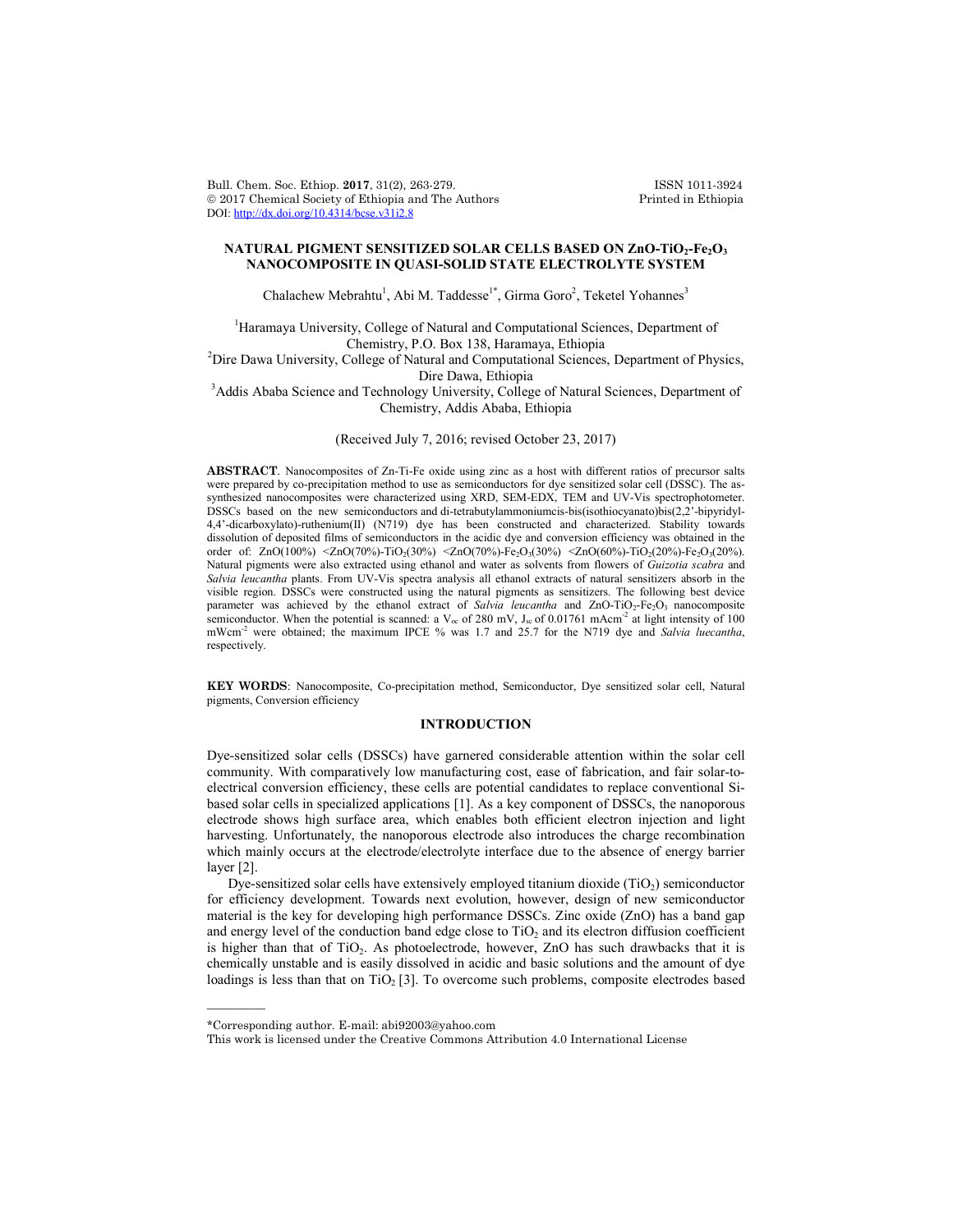on the combination of two or more metal oxides have been extensively studied to enhance the DSSC's performance. The most common combinations of metal oxides include  $TiO<sub>2</sub>-MgO$  [4],  $TiO_2-Nb_2O_3$  [5], ZnO-TiO<sub>2</sub> and ZnO-Al<sub>2</sub>O<sub>3</sub> [6], SnO<sub>2</sub>-TiO<sub>2</sub> [7] and SnO<sub>2</sub>-ZnO [8]. The use of composite metal oxide anodes is of interest due to their potential to improve the photovoltaic properties of the cells by improving electron transport in the electrode and hence reducing charge carrier recombination. This paper focuses on the use of  $ZnO-TiO<sub>2</sub>-Fe<sub>2</sub>O<sub>3</sub>$  composite electrodes to assess its potential application for dye sensitized solar cells. ZnO, TiO<sub>2</sub> and Fe<sub>2</sub>O<sub>3</sub> are n-type semiconductors with reported band-gap values in the range of 3.2–3.4 eV for ZnO and  $TiO<sub>2</sub>$  and 2.1 eV for  $Fe<sub>2</sub>O<sub>3</sub>[9]$ .

In order to replace the rare and expensive Ru(II) compounds which are used as commercial dye sensitizers many kinds of organic synthetic dyes and natural pigments have been actively studied and tested as low-cost materials. Natural pigments are substances that can easily be obtained from fruits, vegetables, leaves and flowers through solvent extraction and can be employed in DSSCs. To date, selected chlorophyll derivatives, raw anthocyanin and betalain extracts are the most successful natural sensitizers, resulting in the generation of monochromatic photon to current conversion efficiency exceeding 60% for DSSC [10].

Previously Sisay et al. (2012) reported a work on DSSCs based on the natural pigment extracted from *Syzygium guineense* as sensitizer and  $TiO<sub>2</sub>$  as semiconductor [10]. In this work natural pigment sensitized solar cells based on new semiconductor were constructed and characterized. To the best of our knowledge  $ZnO-TiO<sub>2</sub>-Fe<sub>2</sub>O<sub>3</sub>$  nanocomposite as semiconductor and natural pigment sensitizers from flowers of *Guizotia scabra* and *Salvia leucantha* plants has not been reported for DSSCs.

## **EXPERIMENTAL**

### *Synthesis of nanocomposite*

Synthesis of nanocomposites was performed according to the procedure developed by Singh *et al.* [11] as follows: a total of ten samples comprising single  $(ZnO)$ , binary  $(ZnO/TiO<sub>2</sub>$  and  $ZnO/Fe<sub>2</sub>O<sub>3</sub>$ ) and ternary mixed oxides  $(ZnO/TiO<sub>2</sub>/Fe<sub>2</sub>O<sub>3</sub>)$  were prepared by co-precipitation method. One or more of the following precursors were used during the synthesis as required: Iron (III) nitrate nonahydrate,  $Fe(NO<sub>3</sub>)<sub>3</sub>$ .9H<sub>2</sub>O, zinc acetate dehydrate,  $Zn(CH<sub>3</sub>COO)<sub>2</sub>$ .2H<sub>2</sub>O, and titanium tetrachloride, TiCl<sub>4</sub>. Ammonium hydroxide, NH<sub>4</sub>OH, was used as a precipitating agent and ethyl alcohol was employed to wash the precipitate. Aqueous solutions of precursor salts in a various molar compositions (Table 1) were mixed and stirred for 30 min along with slow addition of NH4OH solution till pH was raised to 7 at which precipitation occurs. Stirring was continued for another 30 min, after which the precipitate was aged for 24 h, followed by drying for 1 h at 80 °C and vacuum filtered. The precipitate was then calcined in three stages: stage I: 30 min at 250 °C, stage II: 30 min at 600 °C and stage III: 1 h at 800 °C. Stepwise calcinations were conducted to avoid thermal shock that might be induced to the samples during calcination. The powders obtained were subjected to XRD characterization the results of which served as a base to select the samples with the smallest crystallite sizes among the binary and ternary nanocomposites for the subsequent use in the construction of dye sensitized solar cells.

#### *Preparation of pigment sensitizers*

For the commercial dye sensitizer 0.3 mM solution of N719 dye (Aldrich) was prepared using dry ethanol [12]. For the natural pigment sensitizers, fresh flowers of *Guizotia scabra* and *Salvia leucantha* were collected and dried at room temperature in a shade to prevent pigment degradation. After drying for about 2 months, the samples were crushed with micro plant grinding machine to produce the powder of the respective plant materials. The pigment extraction from the powder was performed as follows: 2 g of each powder sample was taken and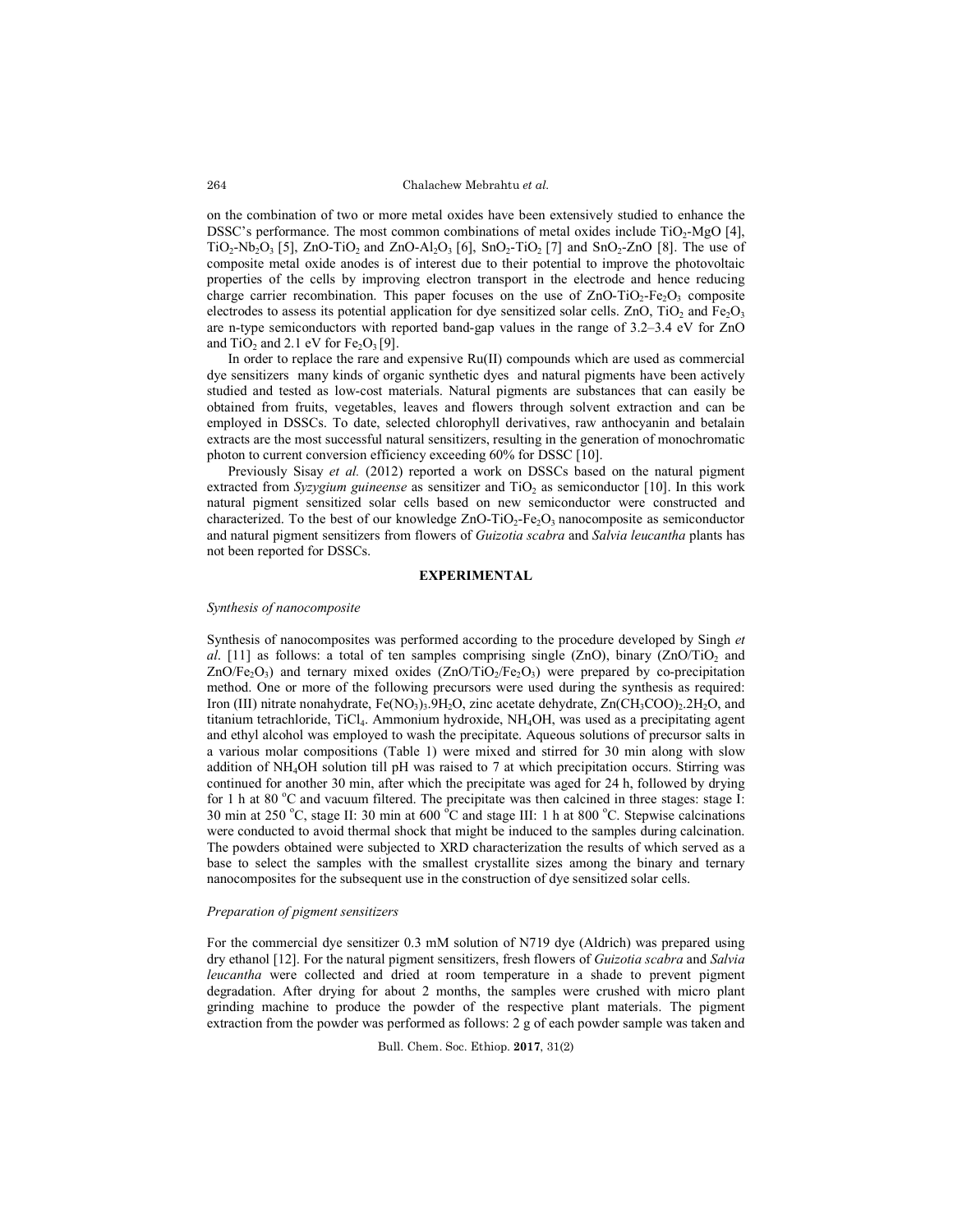soaked in 50 mL of ethanol for extracting using ethanol. The same amount of powder was soaked in 50 mL of water for extracting with water in separate bottle. The solution was stored at room temperature for about 6 h to dissolve the powder completely. Then the solution was filtered with glass filter to separate the solid from the pure liquid.

| Sample name    | Experimental condition    |
|----------------|---------------------------|
| C1             | $100\%$ Zn                |
| C <sub>2</sub> | 80% Zn and 20% Ti         |
| C <sub>3</sub> | 70% Zn and 30% Ti         |
| C4             | 60% Zn and 40% Ti         |
| C5             | 80% Zn and 20% Fe         |
| C <sub>6</sub> | 70% Zn and 30% Fe         |
| C7             | 60% Zn and 40% Fe         |
| C8             | 80% Zn, 10% Ti and 10% Fe |
| C9             | 70% Zn, 15% Ti and 15% Fe |
| C10            | 60% Zn, 20% Ti and 20% Fe |

Table 1**.** Designation of the as-synthesized powders.

*Characterization of as-synthesized powders*

### *X-ray diffraction (XRD) study*

X-ray diffraction patterns of as-synthesized semiconductors were obtained using a Bruker D8 Advance XRD, AXS GMBH, Karisruhe, West Germany using X-ray diffractometer equipped with a Cu target Kα radiation (wavelength 1.5406 Å). The measurements were made at room temperature and the accelerating voltage and the applied current were 40 kV, 30 mA, respectively. The instrument was operated under step scan type with step time and degree (2θ) of 1s and 0.020°, respectively, for the range of 4° to 64°. Based on the XRD result (data not shown), samples with smallest crystallite sizes from binary and ternary nanocomposites were selected for further characterization. Accordingly XRD, SEM-EDX and TEM were conducted for the selected samples C1, C3, C6 and C10.

### *Absorption maxima determination*

Absorption spectra measurements of the as-synthesized powders and natural pigments were made using UV-Vis spectrophotometer (Sanyo, SP65, Galanakamp, UK), by scanning over 200- 800 nm. Typically, 0.1 g of the calcined sample was dispersed in 50 mL deionized water and UV–Vis diffuse absorption spectrum was recorded by scanning over 200-800 nm. For the natural pigments, water or ethanol was used as a solvent for extraction. 2 g of the natural pigment was soaked in 50 mL of solvent for 6 h and then filtered for the UV-Vis diffuse absorption measurements.

### *Scanning electron microscopy (SEM)/energy dispersive x-ray spectroscopy (EDX)*

The morphology of the solids and particle distribution were determined by scanning electron microscopy (SEM) using a Hitachi TM1000 with EDX detector to do the elemental analysis.

### *Transmission electron microscopy (TEM)*

The TEM used in this work was TECNAI 200 KV machine, located at EMU, University of Cape Town, South Africa. The TEM characterization needs special sample preparation for imaging the synthesized materials as follows. First, small amount of the synthesized powder was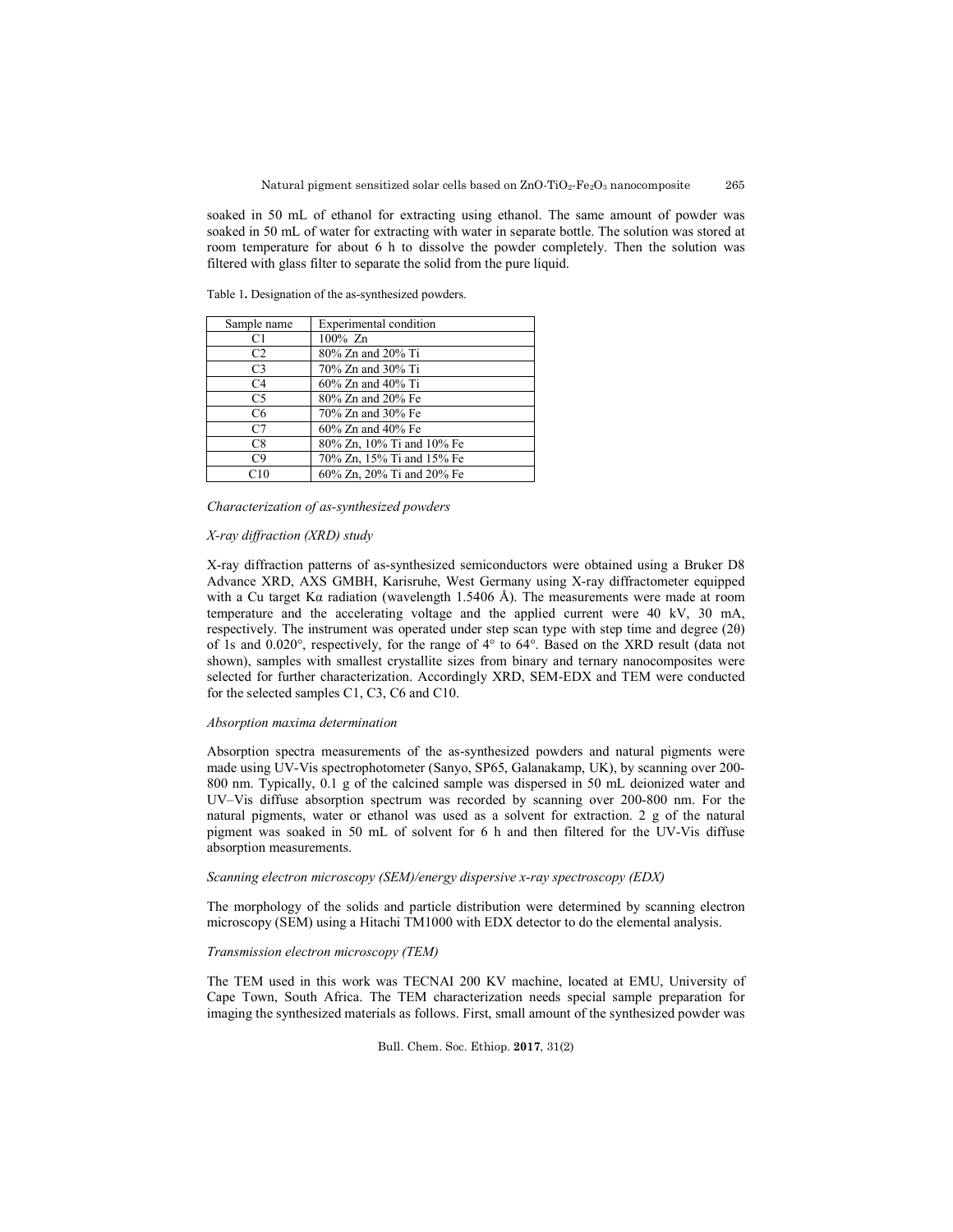mixed with methanol and then sonicated for 10 min. Then after, a drop of mixture was placed on copper grid using pipette and allowed the methanol to evaporate. After the methanol has been evaporated the sample was mounted on a sample holder and placed in a machine. The TEM images were acquired and the average particle size was then determined by using Image Jimage processing software [13].

### *Construction of the dye sensitized solar cells*

Indium-tin-oxide (ITO) conductive glass sheets  $(2.5 \times 1.5 \text{ cm})$  were first cleaned with acetone (Aldrich), 2-propanol (Riedel-de Haen) and ethanol (Abron Chemicals) for 20 min in each step using ultrasonic bath. Paste preparation was performed as follows: 30 mg of a dispersing agent, polyethylene glycol (PEG) was dissolved in 10 mL of distilled water. 1.8 g of  $ZnO-TiO<sub>2</sub>-Fe<sub>2</sub>O<sub>3</sub>$ powder was continuously grounded by using porcelain mortar to break down the aggregated particle. Then 2 mL of the PEG solution was slowly added to the powder and completely mixed by using the mortar. Finally the paste was ready for deposition. The same procedure was used to prepare the pastes of  $ZnO$ ,  $ZnO-TiO<sub>2</sub>$  and  $ZnO-Fe<sub>2</sub>O<sub>3</sub>$ . The anode was then separately prepared as follows: four edges of ITO were covered with adhesive tape to control the thickness of the film and to provide non-coated areas for electrical contact. The colloid was applied to one of the free edges of the conducting glass and distributed with a glass rod sliding over the tape-covered edges. After air drying, the electrode was fired for 30 min at 400  $^{\circ}$ C in a furnace (Carbolite Model ELF 11/14B). Coating of the semiconductor surface with natural pigments was carried out by soaking the film for 2 h in the extracted pigments. After completion of the pigment adsorption, the electrode was withdrawn from the solution under a stream of dry air. Sensitizing of the film surface with commercial dye was carried out by soaking for 30 min for the films of ZnO and ZnO-TiO<sub>2</sub>; 2 h for the films ZnO-Fe<sub>2</sub>O<sub>3</sub> and ZnO-TiO<sub>2</sub>-Fe<sub>2</sub>O<sub>3</sub> in a 0.3 mM solution of N719 dye in dry ethanol. The coating was done immediately after the high temperature sintering. The electrode was withdrawn from the dye solution and dried using a stream of dry air by a hair dryer.

Oxidized poly(3,4-ethylenedioxythiophene) coated onto ITO was used as a cathode oxidized PEDOT improves the charge transfer between the ITO and  $I/I_3$  redox [14]. The poly(3,4ethylenedioxythiophene) (PEDOT) film for the a cathode was formed by electrochemical polymerization of 3,4-ethylenedioxythiophene (EDOT) (Aldrich), in a three electrode onecompartment electrochemical cell. The electrochemical cell consisted of a precleaned ITOcoated glass working electrode, platinum foil counter electrode and quasi-Ag/AgCl reference electrode. The solution used for the polymerization contained 0.1 M EDOT and 0.1 M  $(C_2H_5)_4NBF_4$  (Aldrich) in acetonitrile (Aldrich). The monomer was used as received. The polymerization was carried out potentiostatically at +1.8 V for 20 s to obtain consistent morphology. At this potential, the electrode surface becomes covered with blue-doped PEDOT film. The cell was then rinsed with acetonitrile and dried in air. The polymer gel electrolyte was prepared as follows: 0.9 M of 1-ethyl-3-methyl immidiazolium iodide (EMIm-I) was added into acetonitrile (Aldrich) under stirring to form a homogeneous liquid electrolyte. In order to obtain a better conductivity, 0.5 M of sodium iodide (BDH) was dissolved in the above homogeneous liquid electrolyte, and then 0.12 M iodine and 35 wt% of PVP (Aldrich) were added. Then, the resulting mixture was heated at 70–80 °C under vigorous stirring to dissolve the PVP polymer, followed by cooling down to room temperature to form a gel electrolyte [15]. Finally, the gel electrolyte was deposited in the form of thin film on top of the dye coated film electrode. The DSSC was completed by pressing against PEDOT-coated ITO glass counter electrode. The constructed DSSC was then mounted in a sample holder inside a metal box with an area of 1 cm<sup>2</sup> opening to allow light from the source.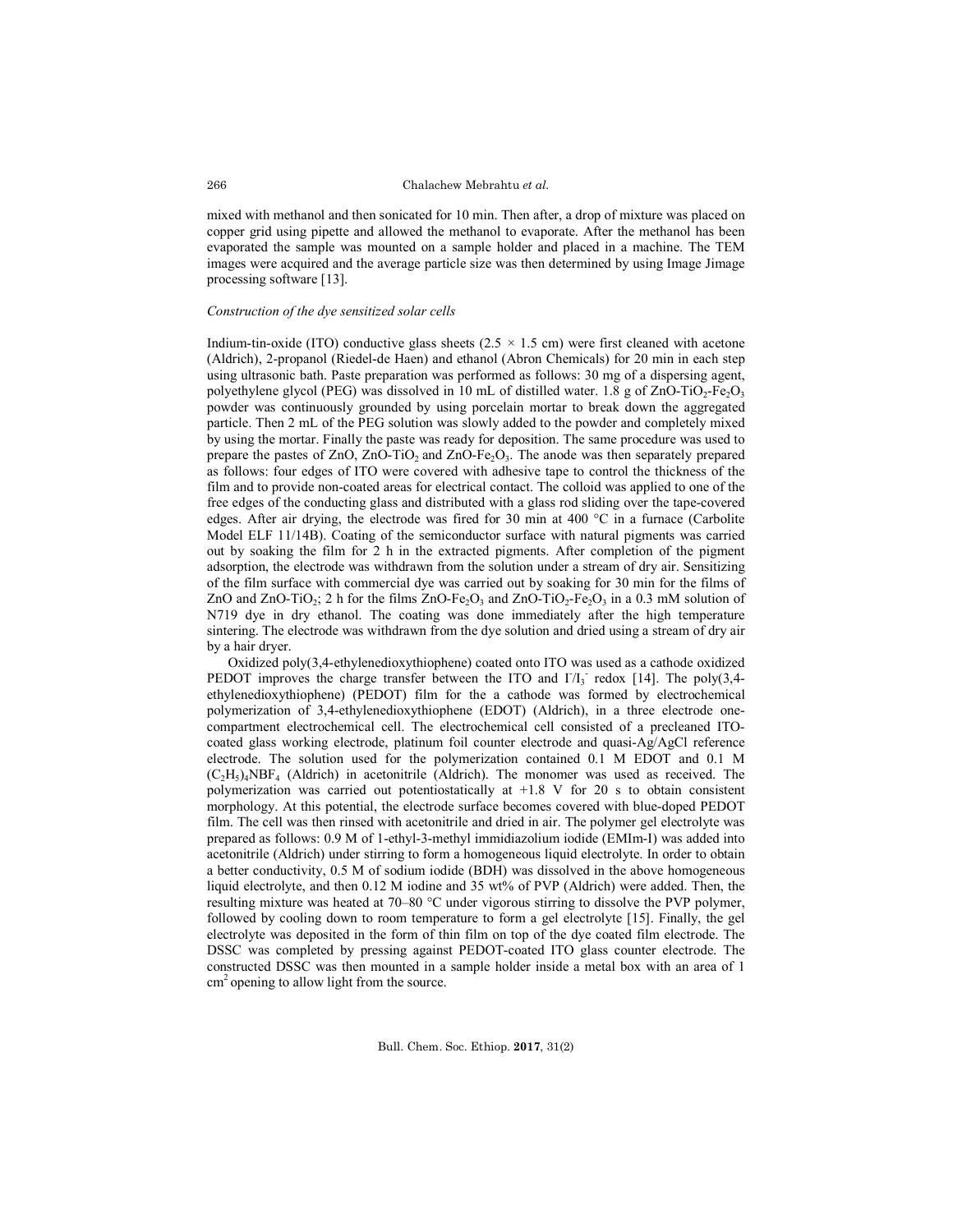### *Measurements of photovoltaic performance*

The PV measurements of the DSSC were performed using a computer controlled CHI630A The PV measurements of the DSSC were performed using a computer controlled CHI630A Electrochemical Analyzer shown in Figure 1. A 250-W tungsten–halogen lamp regulated by an Oriel power supply (Model 68830) was used to illuminate the DSSC. The white light intensity was measured in the position of the sample cell with Gigahertz intensity of the incident light was 100 mW placed into the light path was used to select a wavelength between 300 and 800 nm. The measured photocurrent spectra were corrected for the spectral response of the lamp and the monochromator by normalization to the response of a calibrated silicon photodiode (Hamamatsu, Model S1336-8BK) whose sensitivity spectrum was known. No correction was made for the reflection from the surface of the sample. Gigahertz-Optik  $X1_1$  Optometer. The mW∕cm2 . A grating monochromator (Model 77250) tra were corrected for the spectral response of the lamp and the lization to the response of a calibrated silicon photodiode 8BK) whose sensitivity spectrum was known. No correction was



Figure 1. General experimental set-up for the photoelectrochemical (PEC) measurements (1) and typical device structure of the DSSC (2).

Based on the I-V curve, power conversion efficiency  $(\eta)$  was calculated according to equation (1):

$$
\eta = \frac{P_{out}}{P_{in}} = \frac{P_{max}}{P_{in}} = \frac{J_m V_m}{P_{in}} = \frac{J_{sc} V_{oc} FF}{P_{in}}
$$
\n
$$
\tag{1}
$$

where *J<sub>sc</sub>* is the short-circuit current density (mA/cm<sup>2</sup>), *P<sub>in</sub>* is the intensity of the incident light (100 mW/cm<sup>2</sup>), *V<sub>oc</sub>* is the open circuit voltage (V), *FF* is the fill factor defined as:<br>*Fill Factor* = *F* (100 mW/cm<sup>2</sup>),  $V_{oc}$  is the open circuit voltage (V), FF is the fill factor defined as:

$$
Fill Factor = FF = \frac{v_{m}l_{m}}{v_{oc}l_{sc}}
$$
\n<sup>(2)</sup>

where  $J_m$  and  $V_m$  are the optimum photocurrent and voltage that can be extracted from the maximum power point of the current density-voltage (J-V) characteristics [16].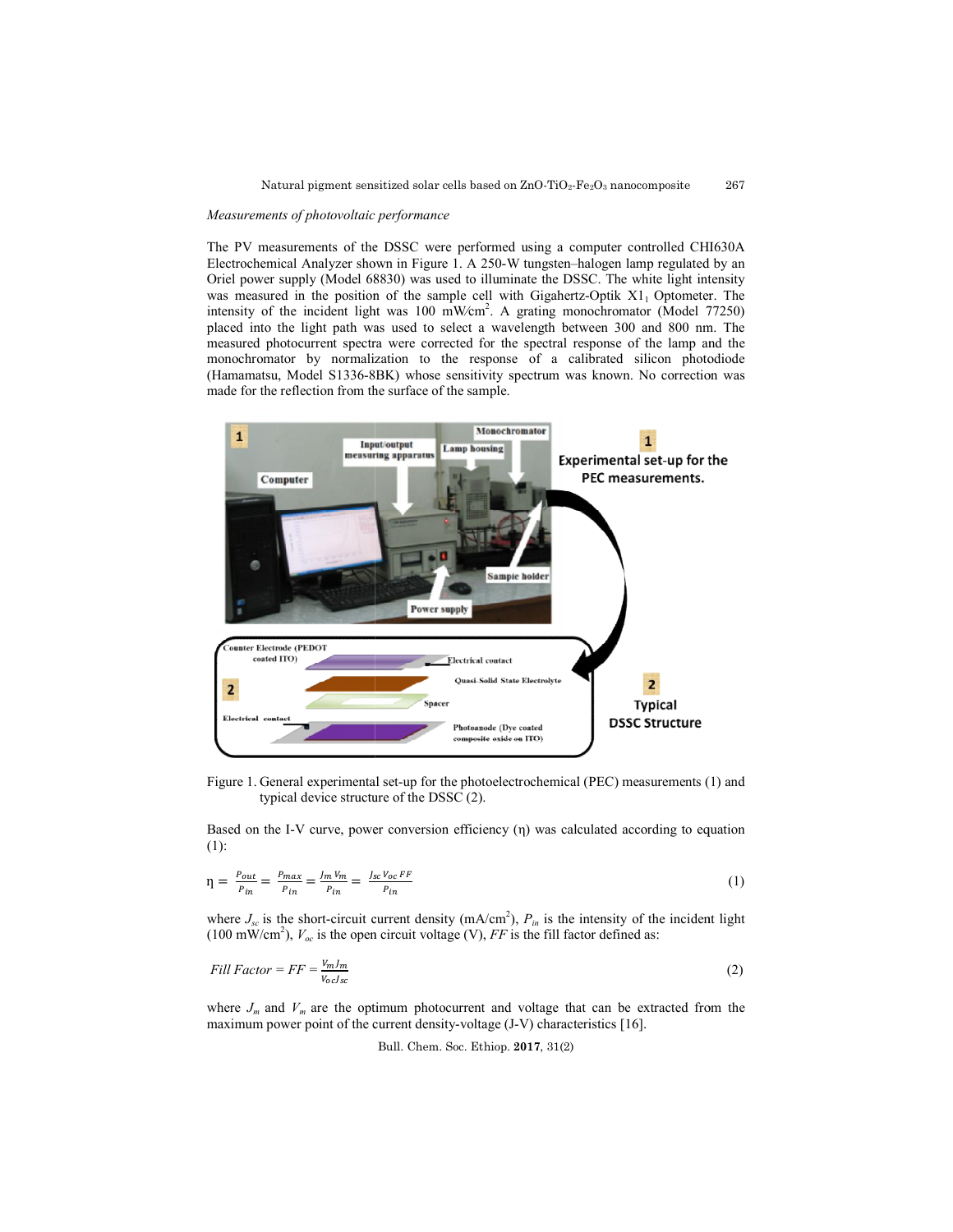### **RESULTS AND DISCUSSION**

## *XRD analysis*

X-ray powder diffraction of the as synthesized nanomaterials designated as C1 (ZnO), C3 X-ray powder diffraction of the as synthesized nanomaterials designated as C1 (ZnO), C3<br>(70%Zn-30%Ti), C6 (70%Zn-30%Fe) and C10 (60%Zn-20%Ti-20%Fe) are shown in Figure 2. The diffraction peaks at scattering angles (2θ): 31.8, 34.5, 36.3, 47.6, 56.6, and 62.9 correspond to the reflection from (100), (002), (101), (102), (110), and (103) crystal planes for ZnO to the reflection from (100), (002), (101), (102), (110), and (103) crystal planes for ZnO suggesting pure hexagonal wurtzite structure of ZnO. For the Zn-Ti binary nanocomposite (C3), most of the peaks observed in the case of ZnO have also been exhibited evidencing the presence of ZnO in the same phase. In addition to the peaks responsible for ZnO, there are peaks corresponding to 2 theta values of 25.1, 40.2, 54.4 and 62.5 indicating the presence of anatase TiO<sub>2</sub>. This confirms the formation of Zn-Ti binary nanocomposites the ZnO being the host crystal in agreement with the theoretical composition depicted in Table 1. C6 is another binary crystal in agreement with the theoretical composition depicted in Table 1. C6 is another binary phase of Zn-Fe nanocomposite. Additional peaks are observed at scattering angle of 33, 36, 43, 55.6, and 72.5 accounting for hematite phase of  $Fe<sub>2</sub>O<sub>3</sub>$ . The diffraction pattern for the ternary Zn-Ti-Fe system (C10) seemed predominantly ZnO although peaks of weak intensity at Zn-Ti-Fe system (C10) seemed predominantly ZnO although peaks of weak intensity at scattering angles 2 theta of 44.4, 54.5 and 72.5 are shown attributed to anatase/hematite phases. As it has been used elsewhere [17], the average crystalline size of the as-synthesized powders were estimated using Debye-Scherrer Scherrer equation. ks observed in the case of ZnO have also been exhibited evidencing the presence same phase. In addition to the peaks responsible for ZnO, there are peaks to 2 theta values of  $25.1$ ,  $40.2$ ,  $54.4$  and  $62.5$  indicating t iny is power diffraction of the as synthesized part and the from (17.6), C3 (200), C4 (2) (3) (10), (10) (10), (10), (10), (10), (10), (10), (10), (10), (10), (10), (10), (10), (10), (10), (10), (10), (10), (10), (10), (1



Figure 2. XRD pattern of as-synthesized powders: C1, C3, C6 and C10.

Figure 2. XRD pattern of as-synthesized powders: C1, C3, C6 and C10.  
\n
$$
D = \frac{\kappa \lambda}{\beta \cos \theta}
$$
\n(3)  
\nwhere D is crystalline size in nm, K is the shape factor constant usually 0.9, β is the full width at

half maximum (FWHM) in radians of 2 $\theta$ ,  $\lambda$  is the wavelength of the X-ray which is 0.15406 nm for Cu target K $\alpha_1$  radiation and  $\theta$  is the Bragg's angle. Using Equation (3), the average crystalline sizes of the as synthesized semiconductors were calculated and given in Table 2. All the as-synthesized powders were found to be in the nano range. half maximum (FWHM) in radians of 20,  $\lambda$  is the wavelength of the X-ray which is for Cu target K $\alpha_1$  radiation and  $\theta$  is the Bragg's angle. Using Equation (3), to crystalline sizes of the as synthesized semiconducto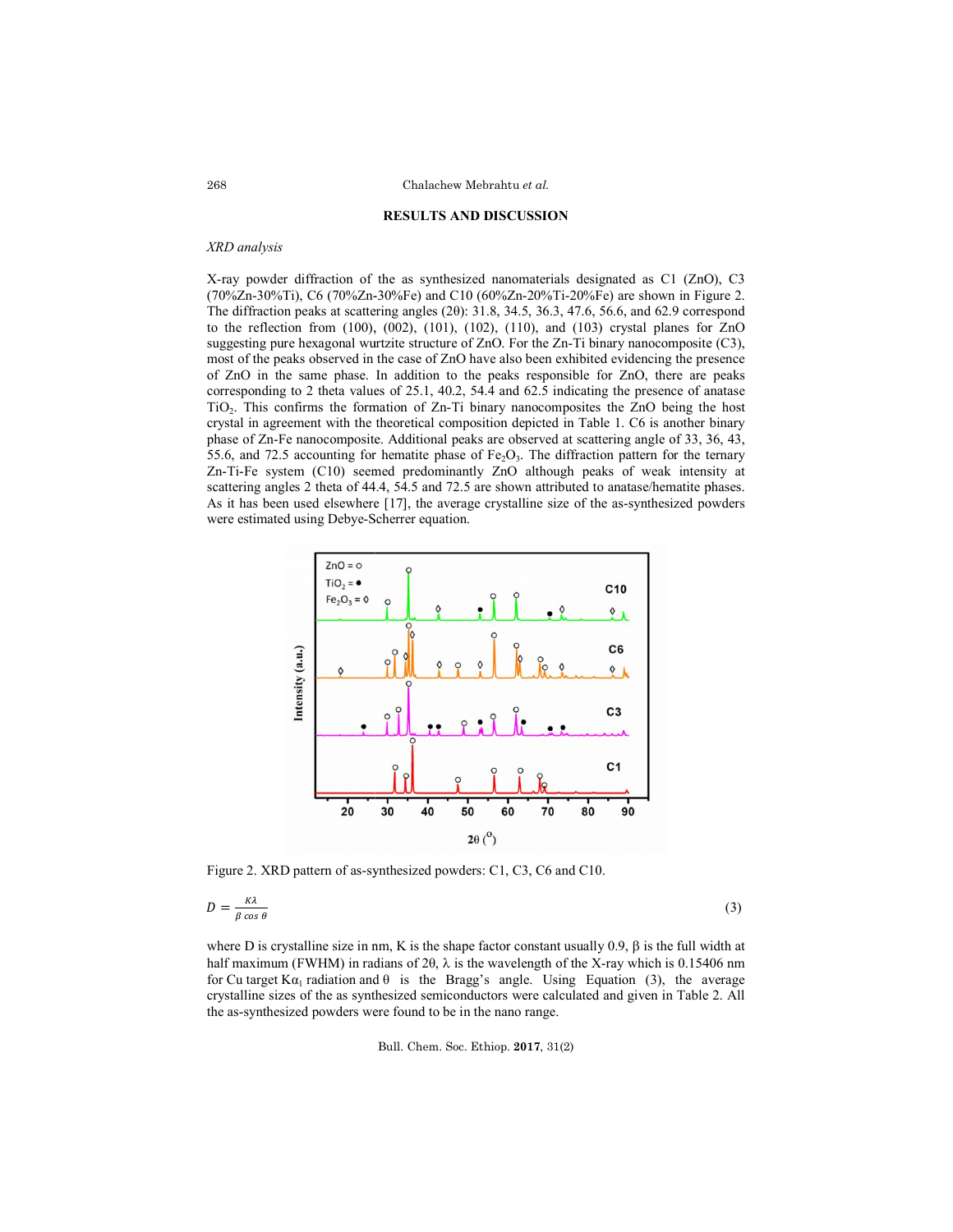Table 2 Crystal size of as-synthesized powders.

| Nanocomposite | (radians) | D(nm) |
|---------------|-----------|-------|
|               | 0.00392   |       |
|               | 0.00699   | ∠∪    |
|               | 0.00423   |       |
| C10           | 0.00474   |       |

D (nm): average crystalline size estimated using Debye Scherer equation.

*UV-Vis absorption spectra analysis*

UV-Vis absorption spectra for the selected as-synthesized powders are shown in Figure 3.



Figure 1. Uv-Visabsorption spectra of C1 (ZnO), C3 (Zn-Ti), C6 (Zn-Fe) and C10 (Zn-Ti-Fe) semiconductors.

The absorption edges of C6 and C10 nanocomposites showed a remarkable shift to the visible region relative to the pure ZnO (C1). The presence of the narrow band gap hematite could be the reason for the formation of narrow band gap heterojunctions. The binary nanocomposite C3 showed insignificant shift as compared to pure ZnO. In this binary nanocomposite where the components are  $TiO<sub>2</sub>$  and  $ZnO$ , one might expect formation of heterojunctions with little change on the band gap as both semiconductors are wide band gap with relatively closer conduction and valence band edges [18]. with relatively closer conduction and valence band edges [18]. (C1). The presence of the narrow band gap hematite<br>1 of narrow band gap heterojunctions. The binary<br>1t shift as compared to pure ZnO. In this binary eason for the formation of narrow band gap heterojunctions. The C3 showed insignificant shift as compared to pure ZnO. In this where the components are TiO<sub>2</sub> and ZnO, one might expect forma with little change on the band

Energy bandgap ( $E_g$ ) of the as-synthesized powders were calculated using Equation (4) [19]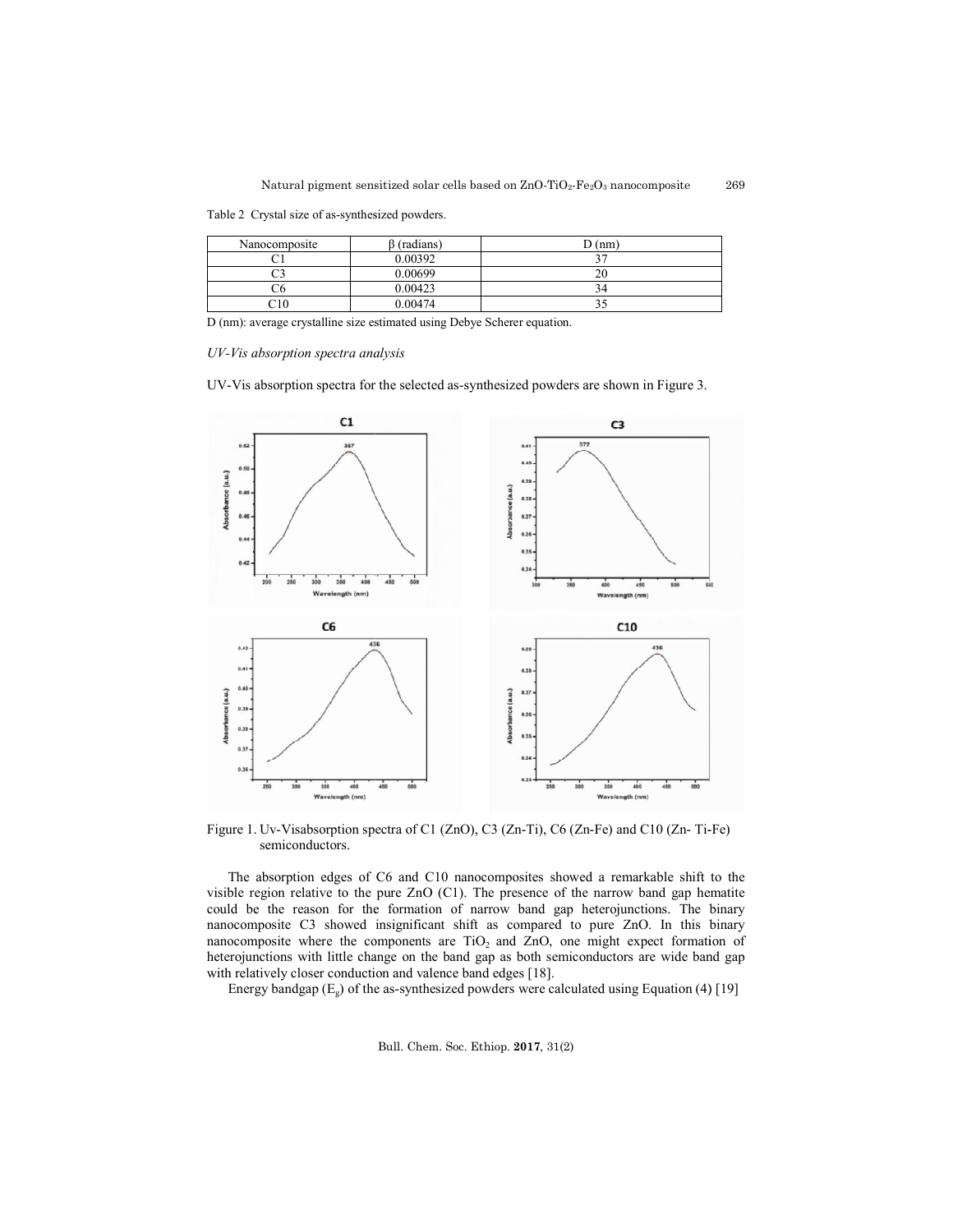$$
E_g = \frac{1240 \text{ eV}}{\lambda} \tag{4}
$$

where,  $E_g$  is bandgap energy in electron volts and  $\lambda_{\text{max}}$  is wavelength (nm) corresponding to maximum absorption.

Critical comparison of the results in Table 3 depicts that the values obtained for the samples having Fe in their composition are remarkably narrowed. The band gap of pure ZnO and Fe<sub>2</sub>O<sub>3</sub> are 3.2 eV and 2.1 eV [20, 21], respectively. The band gap estimated for ZnO (C1) from Figure 2 is about 3.38 eV confirming the closeness of the value obtained in this work with literature values. No pronounced effect in the band gap has been observed for the binary system Zn-Ti (C3). Unlike C3, the calculated band gap of ZnO-Fe<sub>2</sub>O<sub>3</sub> mixed oxide (C6) was found to be 2.84 eV revealing the red-shift evidenced due to coupling. The energy level of  $Fe<sub>2</sub>O<sub>3</sub>$  both for the valance band and conduction band correspond well within band gap of ZnO contributing for band narrowing due to heterojunction. The same reason could be applied for the ternary system, Zn-Ti-Fe (C10), as well. When the electrons are excited, most of the electron from the conduction band of  $ZnO$  can easily transfer to the conduction band of  $Fe<sub>2</sub>O<sub>3</sub>$  this accounts for the reason why the band gap decreased.

Table 3. Wavelength of maximum absorption and energy bandgap of the as-synthesized nanocomposites.

| Samples | Maximum wavelength (nm) | Bandgap $(E_{g})$ (eV) |  |
|---------|-------------------------|------------------------|--|
|         | 367                     |                        |  |
|         | ר ה                     |                        |  |
|         | 49 C                    |                        |  |
|         |                         |                        |  |

### *SEM- EDX spectra analysis*

Scanning electron microscopy was used to observe the morphological features of the selected nanopowders and their corresponding results (SEM images) are presented in Figure 4. According to the SEM images shown in Figure 4, the as-synthesized ZnO (C1) exhibited no distinct morphology except rod-like structures dispersed in the matrix. In the case of binary oxide Zn-Ti (C3), irregularly shaped aggregates of nanoparticles seemed to dominate the structure although remnants of rod-like ZnO with restrained growth are observed. A closer look at the micrograph of C6 (Zn-Fe binary oxides) also revealed the presence of rod-like structures of ZnO and cubic or pseudo-cubic shaped hematite aggregated in a way that looked like porous in nature in the cluster. The restrained growth of the nanorods could be attributed to the prevailing hematite component in this binary system. The ternary system (Fe-Ti-Fe) (C10) also showed no distinct morphology. The EDX analyses supported the finding evidenced in the XRD. All the metals expected to appear in the binary and ternary systems are observed despite the wider range of elemental compositions indicating the heterogeneity of the nanocomposites (Table S3).

### *TEM analysis*

Transmission electron microscopy was used to observe the particle size distribution of the selected nanopowders and accordingly TEM images are presented here under in subsequent Figures (Figure 5 (a to d)) for the four as-synthesized powders. Particle size analysis from TEM images in Figure 5 using image J image processing software show that all the as-synthesized powders have agglomerates of nano particles. It has also been confirmed that except for ZnO (C1), sizes of Zn-Ti (C3), Zn-Fe (C6) and Zn-Ti-Fe (C10) are 21.59 nm, 30.17 nm and 27.05 nm, respectively. These figures roughly agree with the obtained values from Debye Scherer's

Bull. Chem. Soc. Ethiop. **2017**, 31(2)

270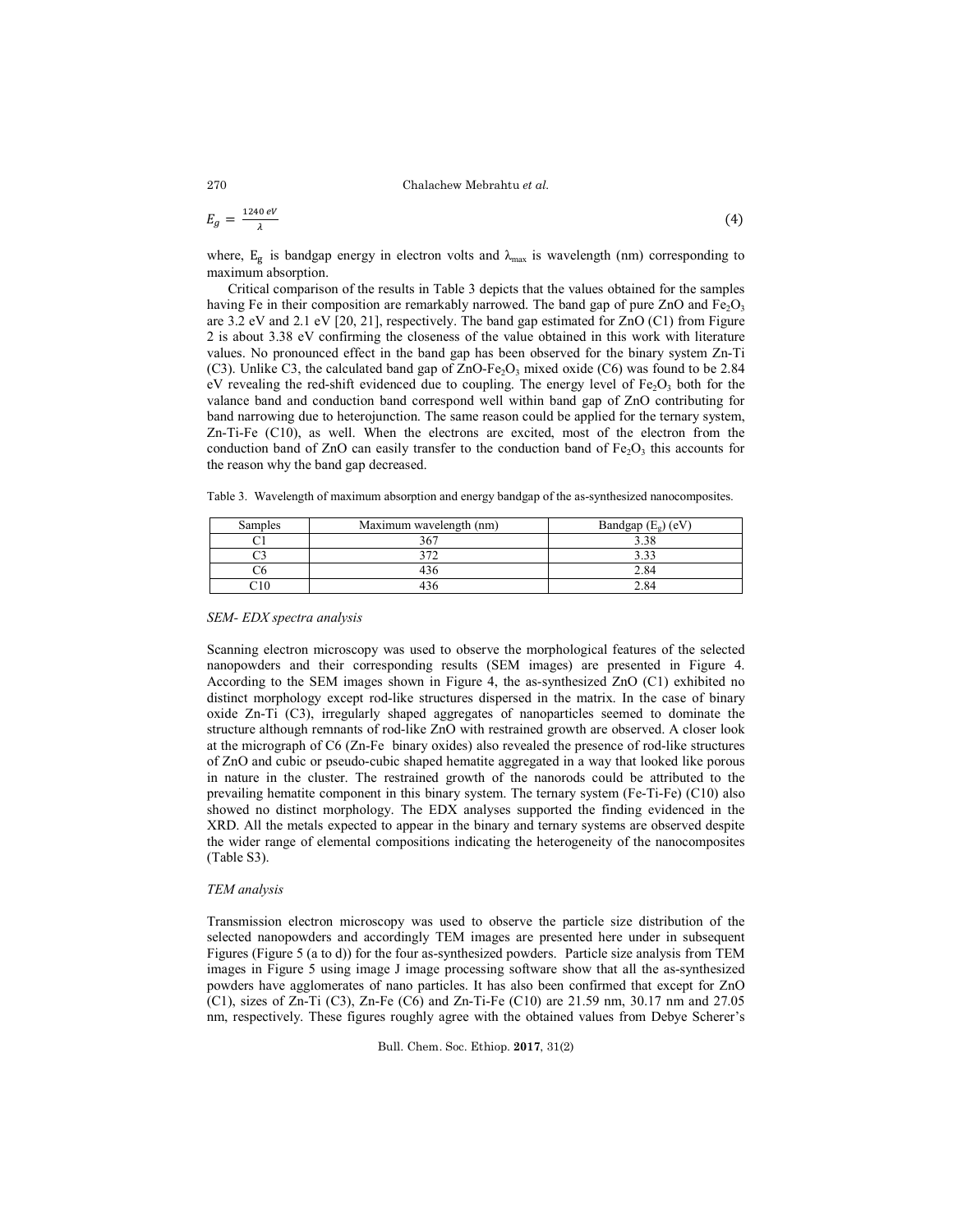Natural pigment sensitized solar cells based on  $\text{ZnO-TiO}_2\text{-}\text{Fe}_2\text{O}_3$  nanocomposite 271

equation that assure the investigated powders are in nano scale which has accounted for their large specific areas.



Figure 4. Scanning electron microscopic images of a) C1, b) C3, c) C6 and d) C10.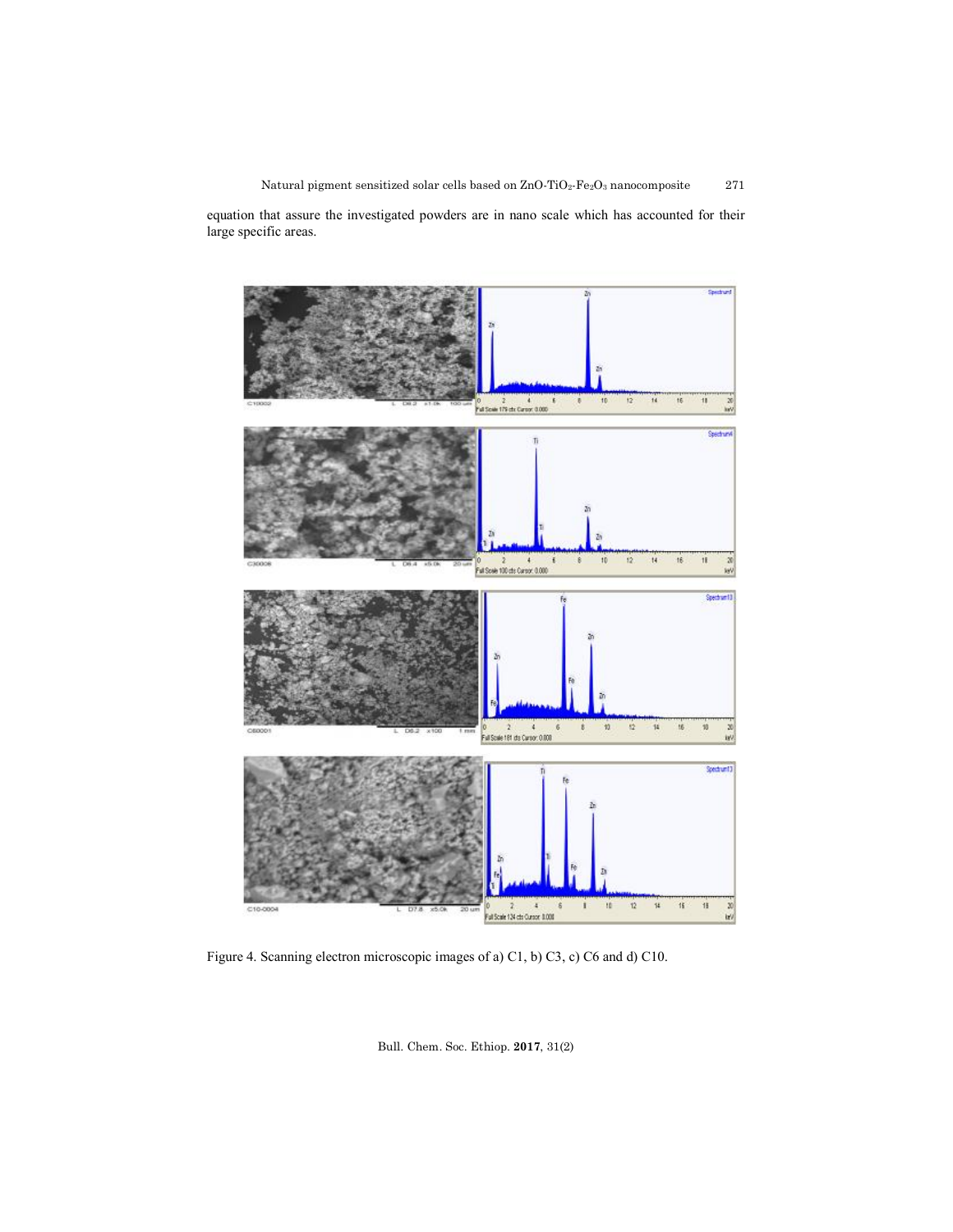

Figure 5. Transmission electron microscop C6 and d) C10. microscopic images and particle distribution of a) C1, b) C3, c)

*Optical absorption measurements of the natural pigments*

The absorption spectra of the extracted natural pigments were measured by spectrophotometer. Accordingly, of the extracted natural pigments were measured by Uv the absorption spectrum of each sample is shown in Figure 6. Uv-Vis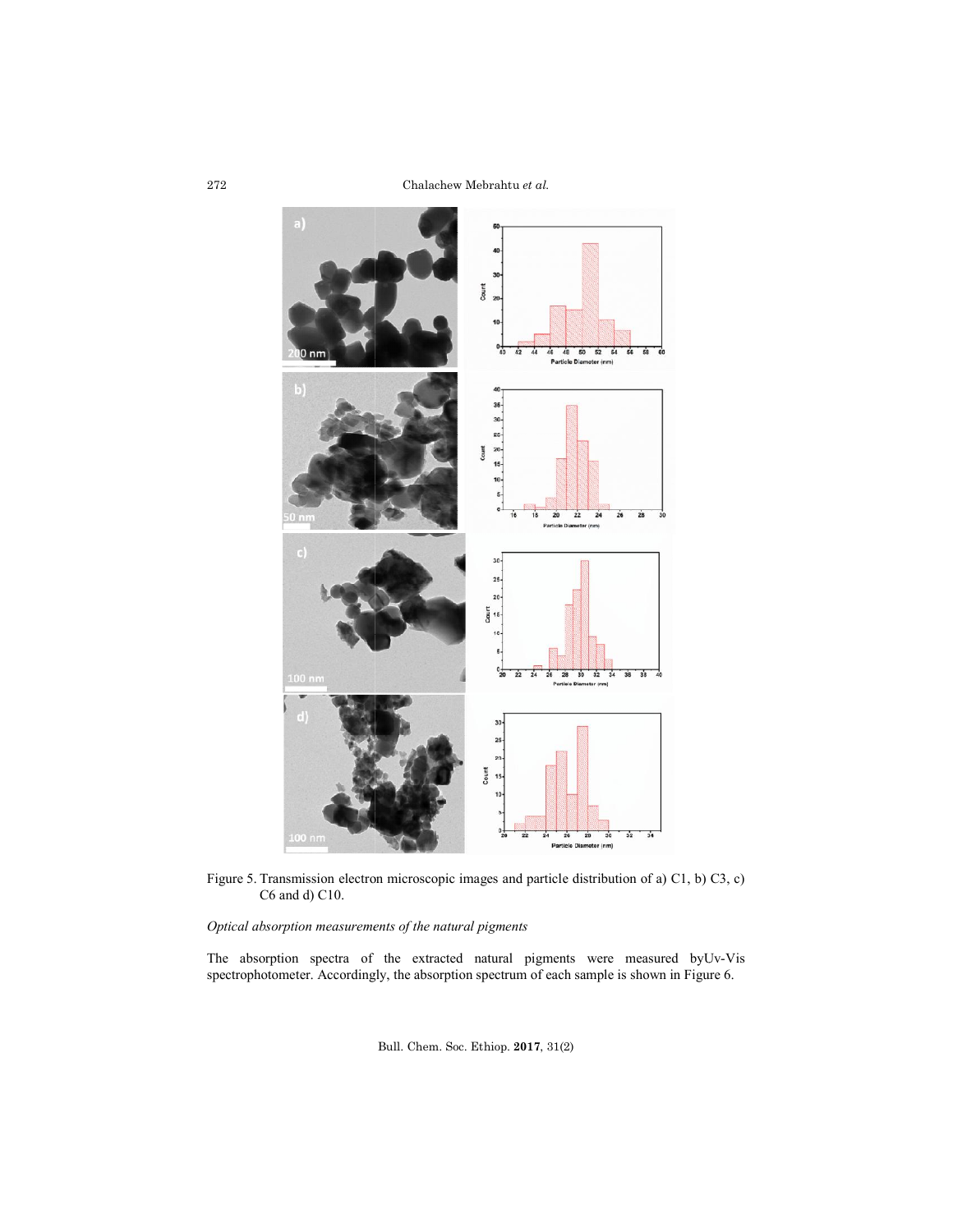

Figure 6. UV-Vis absorption spectra of *Guizotia scabra* extracted with a) ethanol, b) water and *Salvia leucantha* extracted with c) ethanol and d) water.

The ethanol extracts of *Guizotia scabra* and *Salvia leucantha* natural pigments exhibit an absorption peak of about 665 nm and 666 nm, respectively. These absorption peaks indicate the presence of chlorophyll, a group of natural photosynthetic component. As shown in Figure 5, water extract of both flowers does not show any absorption peak, this does not mean that there is no associated pigment. This could be explained based on the shift in equilibrium between the two forms of anthocyanin pigments (flavylium cation, colored and quinonoidal form which is colorless). When the quinonoidal form is dominant, the pigment shows no absorption maxima. This equilibrium can be shifted towards the colored component by simple re-acidification of the extracts. When this sample is acidified an absorption band which is a typical characteristics of anthocyanins starts to be observed due to the shift in equilibrium from quinonoidal to flavylium form. In this type of pigment, the aqueous environment, available in large quantity, adds to the flavyllium form at pH values above 1.5 - 2.0, resulting in a loss of color owing to the formation of the colorless pigment through a slow acid-base equilibrium. This loss of color can be reversed by a simple re-acidification with complete recovery of the colored flavyllium cation (Figure 7). The colorless quinonoidal form of the anthocyanin is largely present in the water extract of all flowers compared to the flavyllium cation form, hence could not show absorption peak for the qualification of the associated pigments. Based on the above reason, absorption spectra measurements of 0.1 M HCl extracts of all the natural dyes were also performed. But it is observed that when both samples are extracted with acid (0.1 M HCl) only *Salvia luecantha* pigment shows an absorption band which is a typical characteristics of anthocyanins due to the shift in equilibrium from quinonoidal to flavylium form.

### *Current density-voltage characteristics*

The current density-voltage characteristics of DSSCs constructed based on the four semiconductors sensitized with N719 dye are shown in Figure 8. The device based on ZnO- $TiO<sub>2</sub>-Fe<sub>2</sub>O<sub>3</sub>$  shows relatively higher current density than the others. This may be attributed to the relatively smaller crystal size and stability of the semiconductor in acidic medium.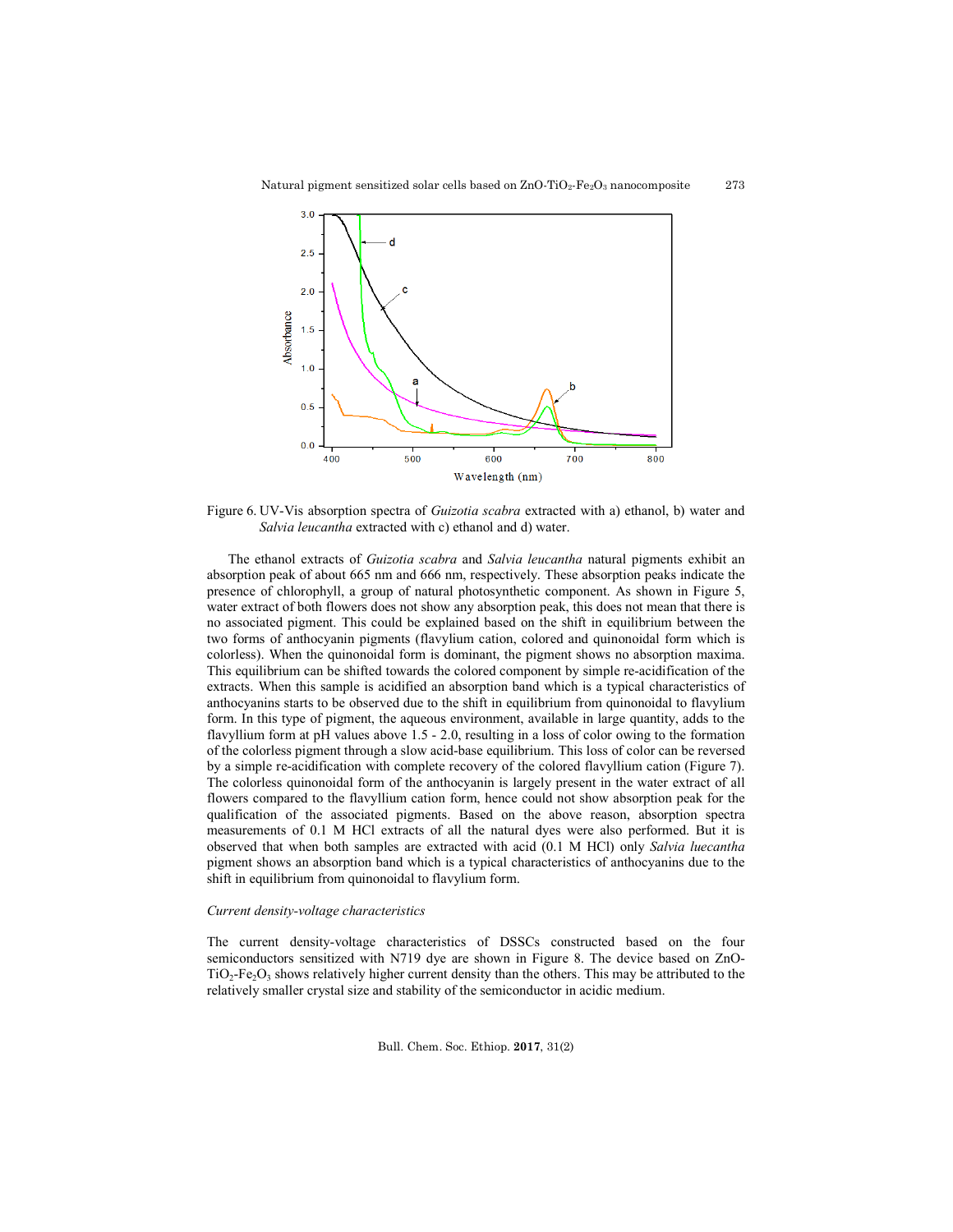Chalachew Mebrahtu *et al.*



Figure 7. Equilibrium between the flavyllium and the quinonoidal forms in solution.



Figure 8. The J-V characteristics of DSSCs based on ZnO (C1), Zn-Ti (C3), Zn-Fe (C6) and Zn-Ti-Fe (C10) sensitized with dry ethanol extracted N719 commercial dye.

The current density-voltage characteristics of DSSCs based on the four semiconductors sensitized with ethanol extracted natural pigments are shown in Figures 9-10. Higher current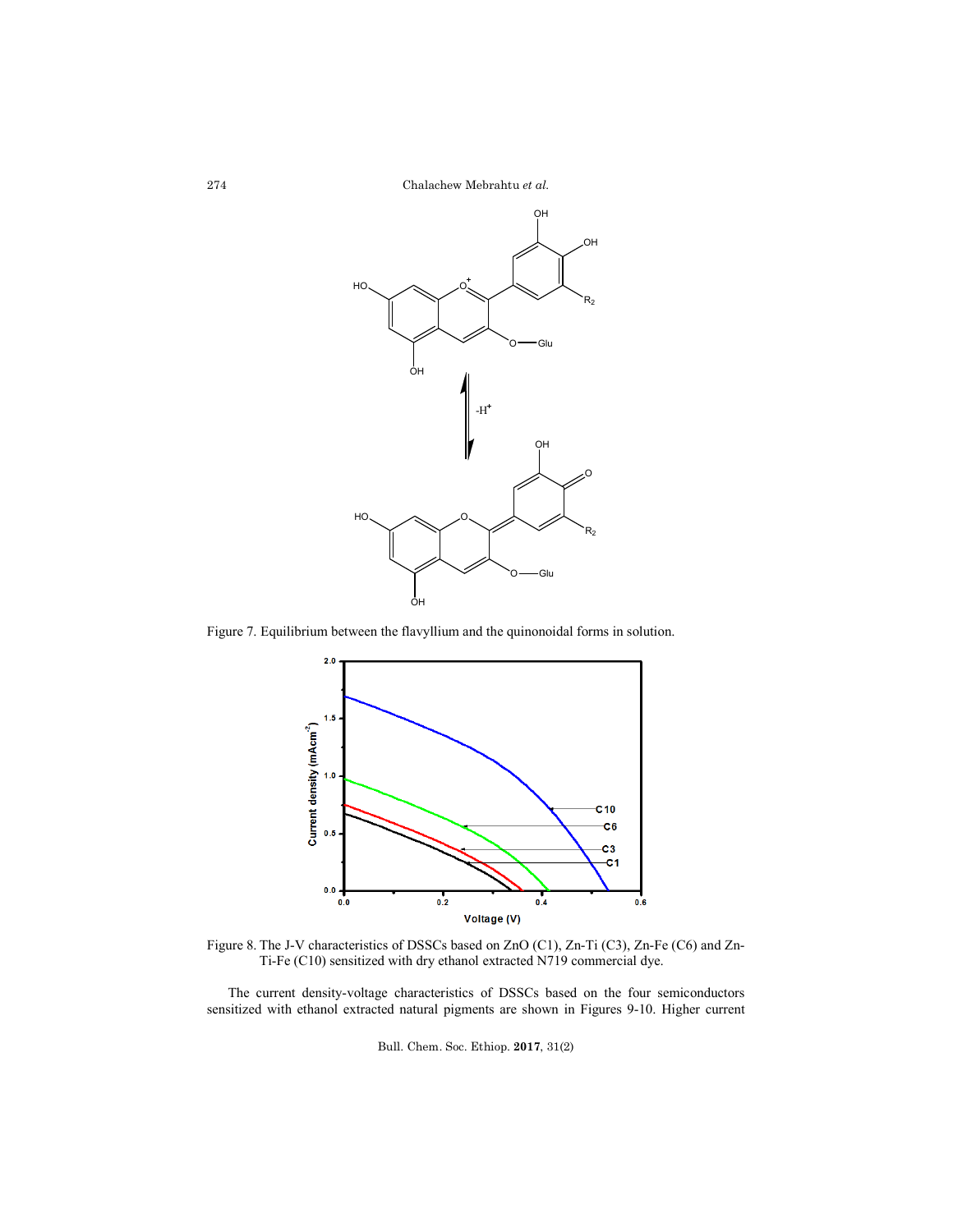density was obtained by the device based on ZnO-TiO<sub>2</sub>-Fe<sub>2</sub>O<sub>3</sub> semiconductor and *Salvia leucantha* sensitizer.

![](_page_12_Figure_2.jpeg)

Figure 9.The J-V characteristics of DSSCs based on ZnO (C1), Zn-Ti (C3), Zn-Fe (C6) and Zn-Ti-Fe (C10) sensitized with ethanol extracted *GuizotiaScabra* natural pigment

![](_page_12_Figure_4.jpeg)

Figure 10.The J-V characteristics of DSSCs based on ZnO (C1), Zn-Ti (C3), Zn-Fe (C6) and Zn-Ti-Fe (C10) sensitized with ethanol extracted *Salvia Leucanta* natural pigment

The solar energy conversion efficiencies of DSSCs constructed and characterized in this work are given in Table 4. Critical comparison of the conversion efficiency (Table 4) of the assynthesized semiconductors showed the order: ZnO  $(C1)$  < Zn-Ti  $(C3)$  < Zn-Fe  $(C6)$  < Zn-Ti-Fe (C10). It is known that the commercial dye has acidic nature due to the presence of carboxylic group in its molecular structure which might dissolve the ZnO nanoparticle semiconductor. But it is found that the stability of semiconductor films towards dissolution in acidic dye increases in the following order from the most dissolved one to resistant to the acidic medium: ZnO (C1)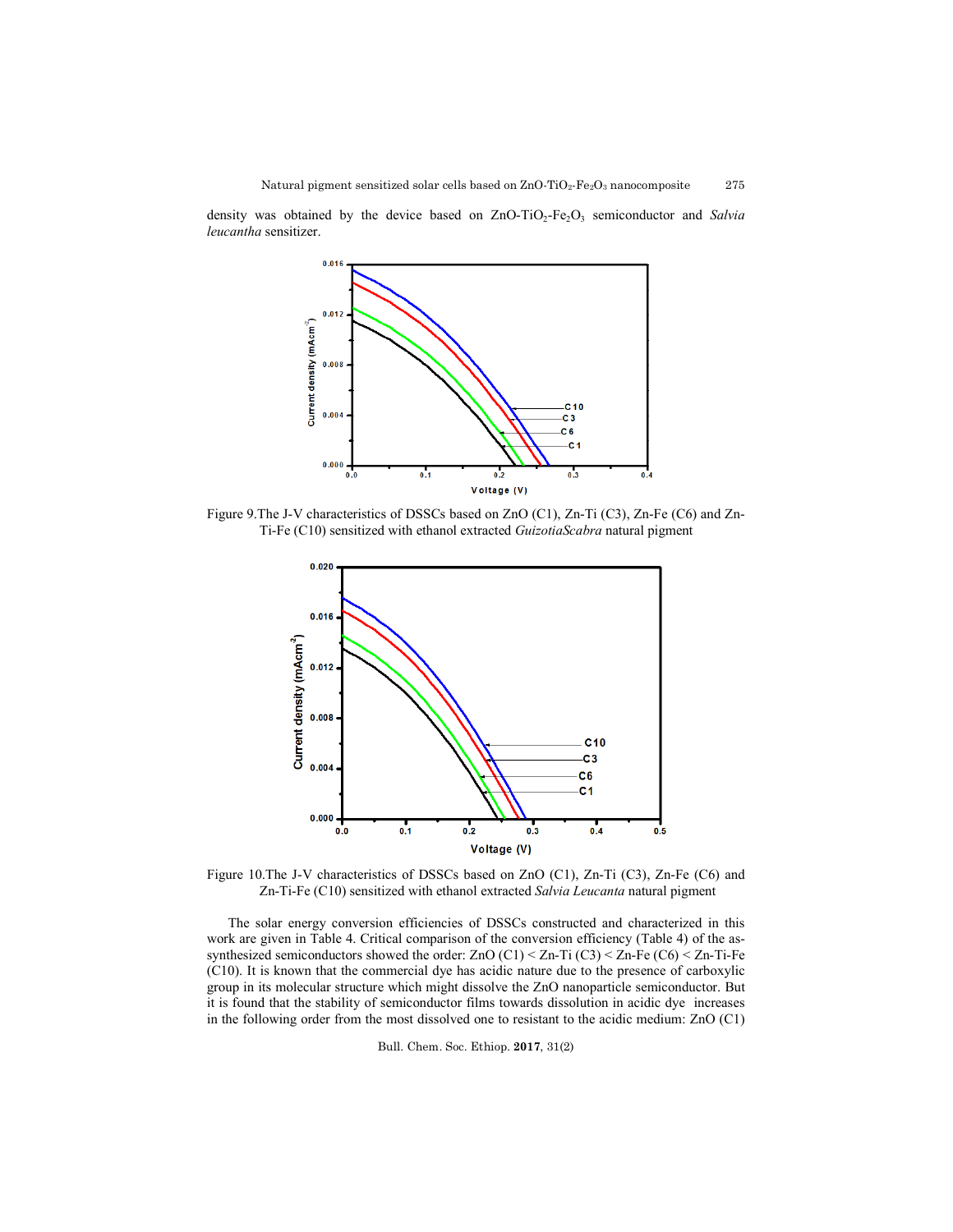$\leq$  Zn-Ti (C3)  $\leq$  Zn-Fe (C6)  $\leq$  Zn-Ti-Fe (C10). Formation of heterostructure, therefore, has a role in increasing resistance to acid dissolution apart from the advantage obtained in delaying the recombination of electrons and holes, a distinctive advantage in enhancing the conversion efficiency.

Table 4. Photovoltaic performance of DSSCs based on C1, C3, C6 and C10 sensitized with dry ethanol extracted N719 dye.

| Sensitizer | Semiconductor | $J_{sc}$ (mA.cm | Voc  | FF%   |      |
|------------|---------------|-----------------|------|-------|------|
|            |               | 0.68            | 0.34 | 29.60 | 0.07 |
| N719       | o<br>رب       | 0.75            | 0.36 | 30.70 | 0.08 |
|            | Ċ٥.           | 0.98            | 0.41 | 33.58 | 0.13 |
|            | C10           | 1.67            | 0.55 | 37.23 | 0.34 |

Comparison of the solar energy conversion efficiency of the natural sensitizers from Table 5 is obtained in the following order: *Guizotia scabra< Salvia luecanta.* Both natural pigment sensitizers attain the highest efficiency with the  $ZnO-TiO<sub>2</sub>-Fe<sub>2</sub>O<sub>3</sub>$  semiconductor. This is due to the relatively smaller crystallite size and stability of the nanocomposite semiconductor.

Table 5. Photovoltaic performance of DSSCs based on C1, C3, C6 and C10 sensitized with ethanol extracted natural pigments.

| Sensitizer      | Semiconductor  | $J_{sc}$ (mA.cm <sup>-2</sup> ) | $V_{oc}$ (V) | FF%   |         |
|-----------------|----------------|---------------------------------|--------------|-------|---------|
|                 |                | 0.01157                         | 0.22         | 32.84 | 0.00084 |
| Guizotia scabra | C3             | 0.01457                         | 0.24         | 34.21 | 0.0012  |
|                 | C6             | 0.01257                         | 0.23         | 33.32 | 0.00096 |
|                 | C10            | 0.01557                         | 0.25         | 34.82 | 0.0013  |
| Salvia leucanta | C1             | 0.01357                         | 0.25         | 33.21 | 0.0011  |
|                 | C <sub>3</sub> | 0.01646                         | 0.27         | 34.37 | 0.0015  |
|                 | C <sub>6</sub> | 0.01453                         | 0.26         | 33.69 | 0.0013  |
|                 | C10            | 0.01761                         | 0.28         | 34.43 | 0.0017  |

#### *Photocurrent action spectra*

The incident monochromatic photon to current conversion efficiency (IPCE), defined as the number of electrons generated by light in the external circuit divided by the number of incident photons at each wavelength was also studied.

$$
IPCE\% = \frac{1240x}{\lambda [nm]x1_{in}[W.m^{-2}]}\tag{5}
$$

Photoaction spectra provided further insights on the photoelectrochemical behavior of sensitizers. All the following Figures (Figures 11-13) show the incident photon to current conversion efficiency (IPCE) spectra of  $ZnO(C1)$ ,  $Zn-Ti(C3)$ ,  $Zn-Fe(C6)$  and  $Zn-Ti-Fe(C10)$ semiconductors sensitized with both N719 dye and extracted natural pigments as a function of wavelength, respectively.

Critical observations of the photocurrent action spectra above the natural pigments show very low sensitization and conversion behavior at the visible region. This may attributed to the low adsorption capacity of ZnO semiconductor which in turn results in low concentration of the natural pigments adsorbed on the surface of the films. But comparing the values, maximum IPCE percentage obtained for the natural pigments was 25.7% at 330 nm by ethanol extract of *Salvia luecanta* based on  $ZnO-TiO_2-Fe_2O_3$  semiconductor. For the commercial dye also the maximum IPCE percentage was found as  $1.7\%$  at 330 nm based on ZnO-TiO<sub>2</sub>-Fe<sub>2</sub>O<sub>3</sub> nanocomposite semiconductor.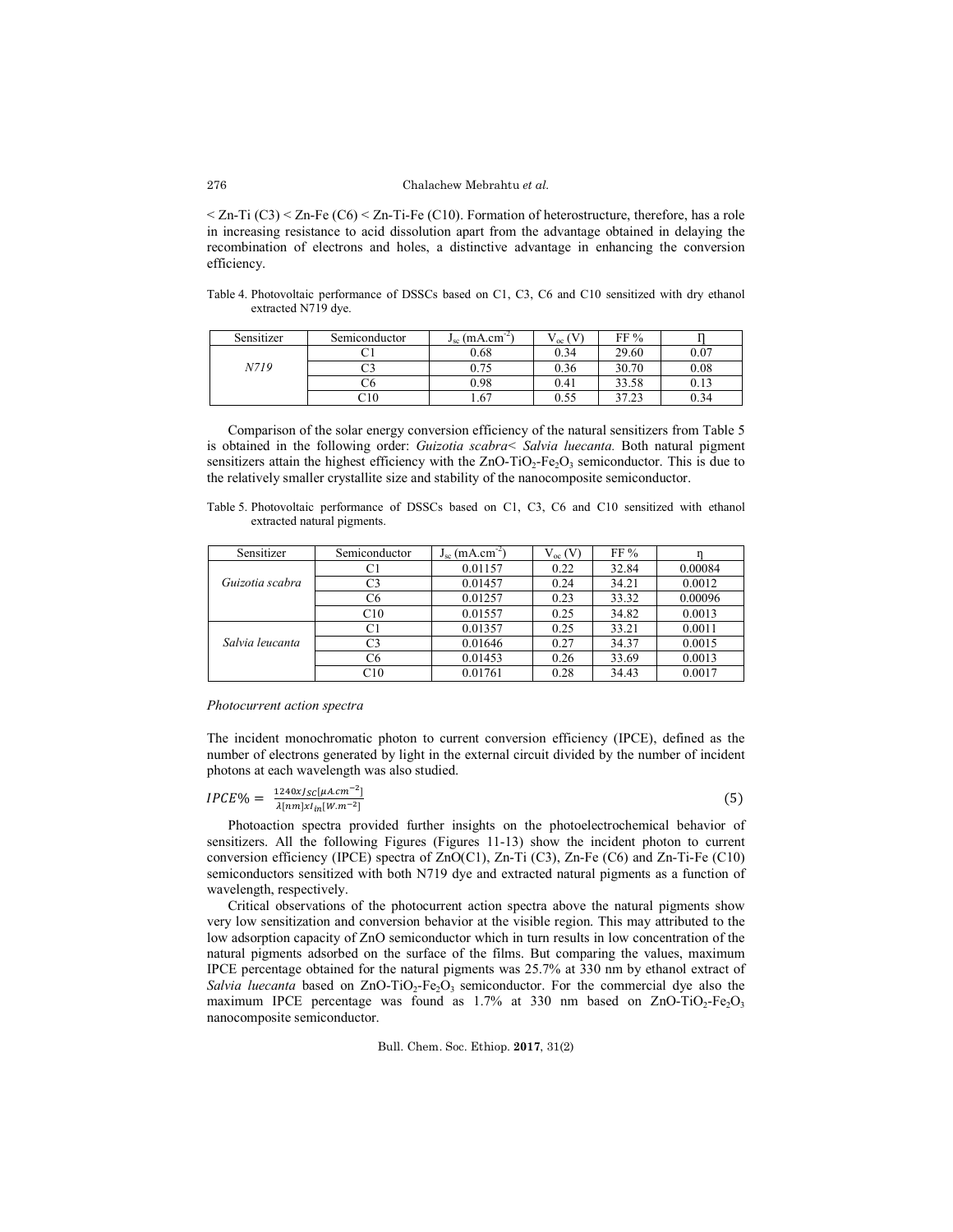![](_page_14_Figure_0.jpeg)

![](_page_14_Figure_1.jpeg)

Figure 11. Photocurrent action spectra of based on ZnO (C1), Zn-Ti (C3), Zn-Fe (C6) and Zn-Ti-Fe (C10) sensitized with dry ethanol extracted N719 dye.

![](_page_14_Figure_3.jpeg)

Figure 12. Photocurrent action spectra of based on ZnO (C1), Zn-Ti (C3), Zn-Fe (C6) and Zn-Ti-Fe (C10) sensitized with ethanol extracted *Guizotia scabra* natural pigment.

![](_page_14_Figure_5.jpeg)

Figure 13. Photocurrent action spectra of based on ZnO (C1), Zn-Ti (C3), Zn-Fe (C6) and Zn-Ti-Fe (C10) sensitized with ethanol extracted *Salvia leucanta* natural pigment.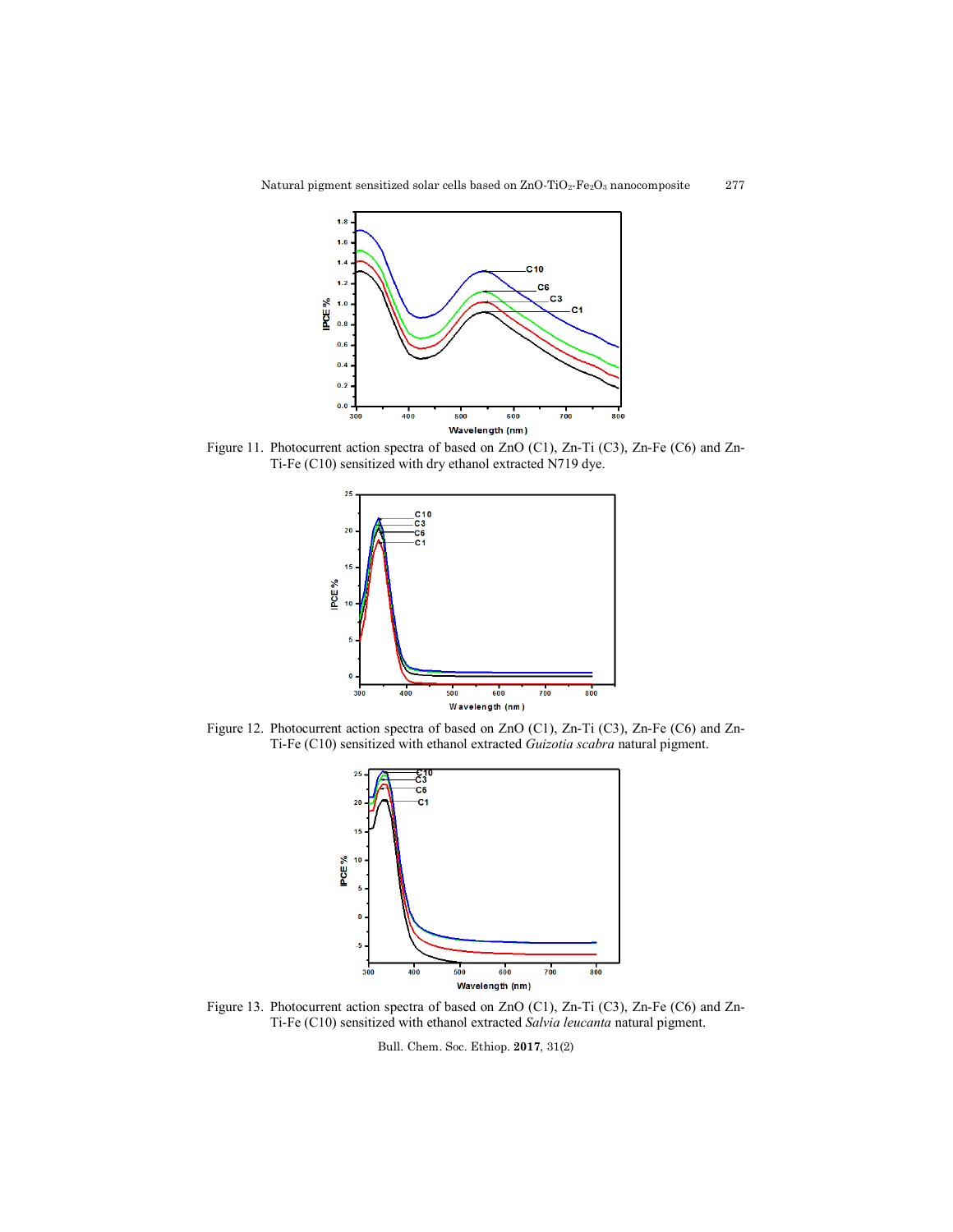## **CONCLUSION**

In this study, a new semiconductor using  $ZnO-TiO<sub>2</sub>-Fe<sub>2</sub>O<sub>3</sub>$  nanocomposite was synthesized, characterized and its property as semiconductor for DSSC was studied using N719 commercial dye as sensitizer. Natural pigments were also extracted from flowers of *Guizotia scabra* and *Salvia leucantha* plants to use as sensitizer pigments for DSSCs constructed based on the new semiconductors. For the N719 sensitizer best performing device with conversion efficiency of 0.34% was obtained using  $ZnO-TiO<sub>2</sub>-Fe<sub>2</sub>O<sub>3</sub>$  nanocomposite as semiconductor. The ternary oxide nanocomposite was also highly resistant to dissolve by the acidic nature of the commercial dye. For the natural pigments the best conversion efficiency and IPCE percentage of *Salvia leucantha* pigment was obtained from the devices constructed based on the ternary oxide (C10) semiconductor. The obtained conversion efficiencies for the ethanol extracts of *Guizotia scabra and Salvia leucantha* were 0.0013% and 0.0017%, respectively. Though the performances of DSSCs under the present experimental conditions are low, the results indicate that it is possible to use  $ZnO-TiO<sub>2</sub>-Fe<sub>2</sub>O<sub>3</sub>$  nanocomposite semiconductor for DSSCs.

## **ACKNOWLEDGEMENTS**

The authors would like to thank Haramaya University (Department of Chemistry), Addis Ababa University (Department of Chemistry), Nanoscience Innovation Center, Nanopower Africa, Spanish Research Council (CSIC) and University of Cape Town for their financial and technical support.

# **REFERENCES**

- 1. Hamann, T.W.; Jensen, R.A.; Martinson, A.B.F.; Ryswyk, H.V.; Hupp, J.T. Advancing beyond current generation dye-sensitized solar cells. *Energy Environ. Sci.* **2008**, 1, 66-78.
- 2. Wang, Z.S.; Yanagida, M.; Sayama, K.; Sugihara, H. Electronic insulating coating of CaCO<sub>3</sub> on TiO2 electrode in dye sensitized solar cell: improvement of electrodes. *Chem. Mater.* **2006**, 18, 2912-2916.
- 3. Sakai, N.; Kawashima, N.; Murakami, T.N. Effect of TiCl4 treatment on porous ZnO photoelectrodes for dye-sensitized solar cells. *Chem. Lett.* **2011**, 40, 162-164.
- 4. Bandara, J.; Hadapangoda, C.C.; Jayasekera, W.G. TiO<sub>2</sub>/MgO composite photocatalyst: The role of MgO in photoinduced charge carrier separation *Appl. Catal. B-Environ*. **2004**, 50, 83-88.
- 5. Eguchi, K.; Koga, H.; Sekizawa, K.; Sasaki, K. Nb<sub>2</sub>O<sub>5</sub>-based composite electrodes for dyesensitized solar cells*. Bull. Chem. Soc. Jpn.* **2000**, 108, 1067-1071.
- 6. Law, M.; Greene, L.E.; Radenovic, A.; Kuykendall, T.; Liphardt, J.; Yang, P.D. ZnO-Al<sub>2</sub>O<sub>3</sub> and ZnO-TiO2 core-shell nanowire dye-sensitized solar cells. *J. Phys. Chem. B.* **2006**, 110, 22652-22663.
- 7. Nasr, C.; Kamat, P.V.; Hotchandani, S. Photoelectrochemistry of composite semiconductor thin films- Photosensitization of the  $SnO<sub>2</sub>/TiO<sub>2</sub>$  coupled system with a ruthenium polypyridyl complex. *J. Phys. Chem. B*. **1998**, 102, 10047-10056.
- 8. Ito, S.; Makari, Y.; Kitamura, T.; Wada, Y.; Yanagida, S. Fabrication and characterization of mesoporous SnO<sub>2</sub>/ZnO-composite electrodes for efficient dye solar cells. *J. Mater. Chem.* **2004**, 14, 385-390.
- 9. Xu, Y.; Schoonen, M.A. The absolute energy positions of conduction and valence bands of selected semiconducting minerals. *Am. Mineral.* **2000,** 85, 543-556.
- 10. Sisay, T.; Atakilt, A; Yonas, C; Garcia, I.V.; Teketel, Y. Natural dye-sensitized solar cells using pigments extracted from *Syzygium guineese J. Photon. Energy* **2012**, 2, 110.